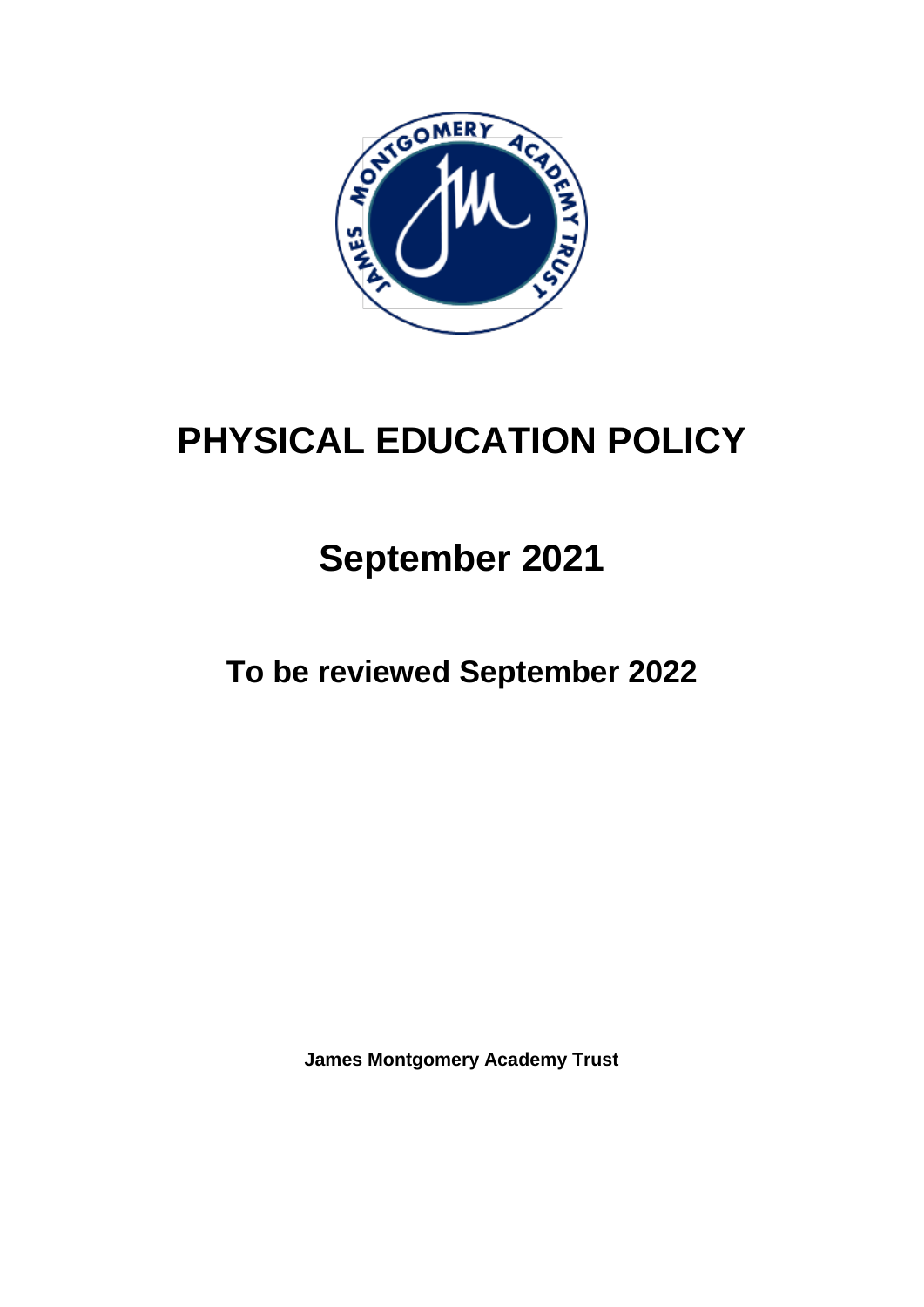# **Philosophy and Introduction**

The James Montgomery Academy Trust believe that a high quality physical education delivered in the curriculum inspires all pupils to succeed and excel in sport, competitive sport and demanding physical activities. Opportunities for pupils to become confident and aware of how to promote their own health and fitness is essential. Competing in sports and other physical activities and festivals builds character and embeds values such as fairness and respect for all.

# **Aims**

The national curriculum for physical education expects:

- All pupils to develop competence to excel in a broad range of physical activities via at least two hours of high quality physical education, school sport (competitive and festivals), extra-curricular activities and swimming.
- All pupils to be physically active for sustained periods of time.
- All pupils to engage in competitive sports and activities.
- All pupils to lead healthy and active lives.

## **Objectives**

## Curriculum Overview

Schools use a variety of schemes of work including Val Sabin and Imoves to teach the PE National Curriculum. Teachers plan for Games and Athletics with the aid of TOPs cards and directly from the National Curriculum.

- The ability to acquire new knowledge and skills exceptionally we and develop an indepth understanding of PE.
- The willingness to practice skills in a wide range of different activities and situations, alone, or in small groups and in teams and to apply these skills in chosen activities to achieve exceptionally high levels of performance.
- High levels of physical fitness.
- A healthy lifestyle, achieved by eating sensibly, avoiding smoking, drugs and alcohol and exercising regularly.
- The ability to take the initiative and become excellent young leaders, organising and evaluating what needs to be done to improve, and motivating and instilling excellent sporting attitudes in others.
- Exceptional levels of originality, imagination and creativity in their techniques, performance and the ability to work independently for extended periods of time without the need of guidance or support.
- A keen interest in PE, a willingness to participate eagerly in every lesson, highly positive attitudes and the ability to make informed choices about engaging fully in extra-curricular sport.
- The ability to swim at least 25 meters before the end of Year 6 and knowledge of how to remain safe in and around water.

### **Curriculum Overview – Early Years**

Children now the importance for good health, of physical exercise, and a healthy diet, and talk about ways to keep healthy and safe.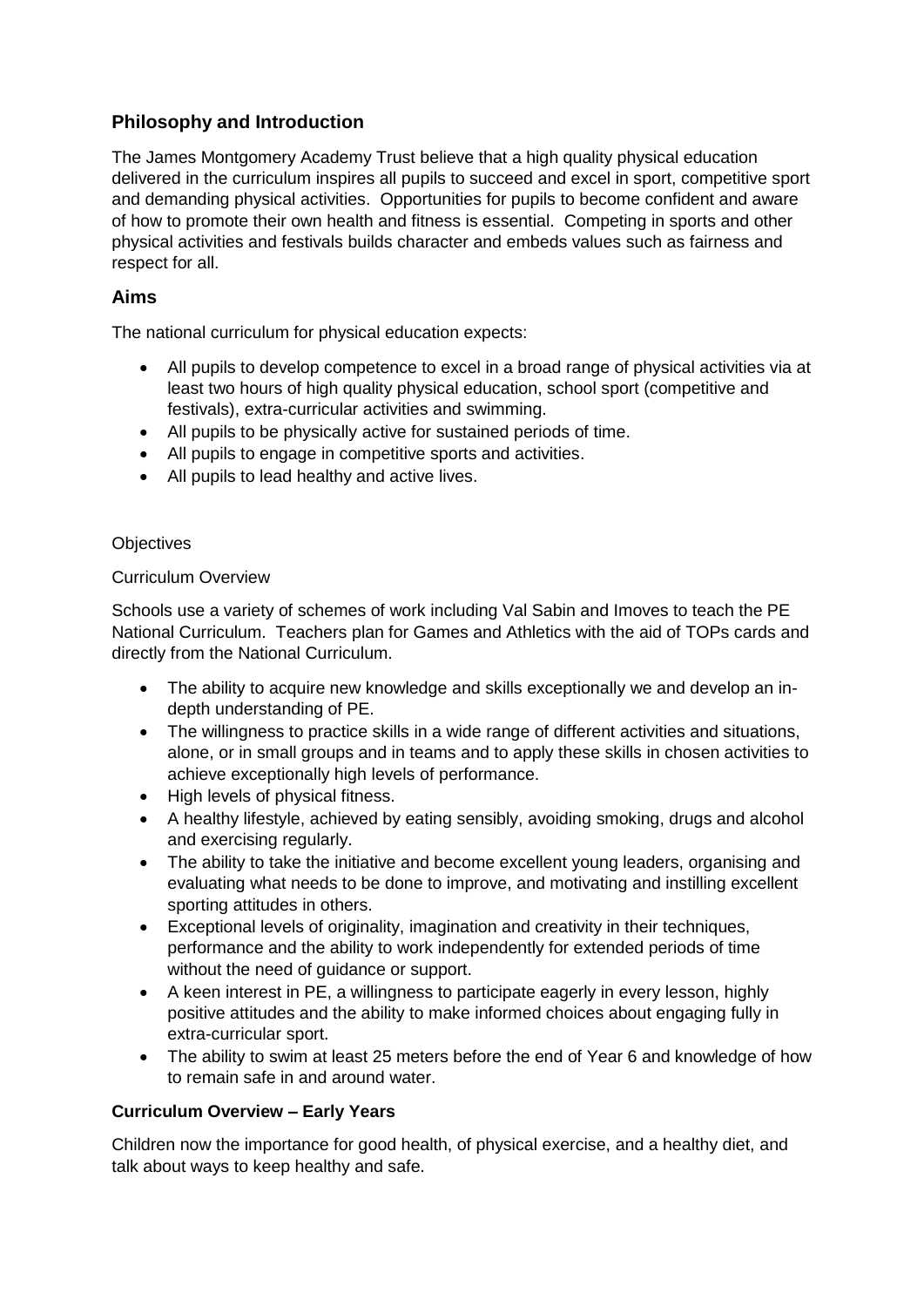## *Delivered through:*

Unique child (observe what a child is learning) Positive relationships (what adults do) Enabling environments (what adults provide)

## **Curriculum Overview – KS1**

Pupils should develop fundamental movement skills, become increasingly competent and confident and access a broad range of opportunities to extend their agility, balance and coordination, individually and with others. They should be able to engage in competitive (both against self and others) and cooperative physical activities, in a range of increasingly challenging situations.

## *Delivered through:*

**Acquiring and developing skills**, pupils being taught to aster basic movements including running, jumping, throwing and catching as well as developing their balance, agility and coordination.

**Selecting and applying skills, tactics and compositional ideas**, pupils being taught to develop simple tactics for attacking and defending and being able to create simple movement patterns.

**Evaluating and improving performance**, pupils being taught to recognise their own success.

**Knowledge and understanding of fitness and health**, pupils being taught to be physically active for sustained periods of time and have strength (stamina) and suppleness to use a range of fundamental movement skills across a broad range of activities.

**A broad range of activities**, pupils will experience a wide range of physical activity which is broad and balanced to include team games, competitive activities, cooperative activities and dance. (Swimming can be offered)

## **Curriculum Overview – KS2**

Pupils should continue to apply and develop a broad range of skills, learning how to use them in different ways and to link them to make actions and sequences of movement. They should enjoy communicating, collaborating and competing with each other. They should develop an understanding of how to improve in different physical activities and sports and learn how to evaluate and recognise their own success.

### *Delivered through:*

**Acquiring and developing skills**, pupils will apply and develop a broader range of skills such as running, jumping, throwing and catching in isolation and in combination and develop overall fitness and strength.

**Selecting and applying skills, tactics and compositional ideas**, pupils will apply basic principles suitable for attacking and defending, use compositional skills to create and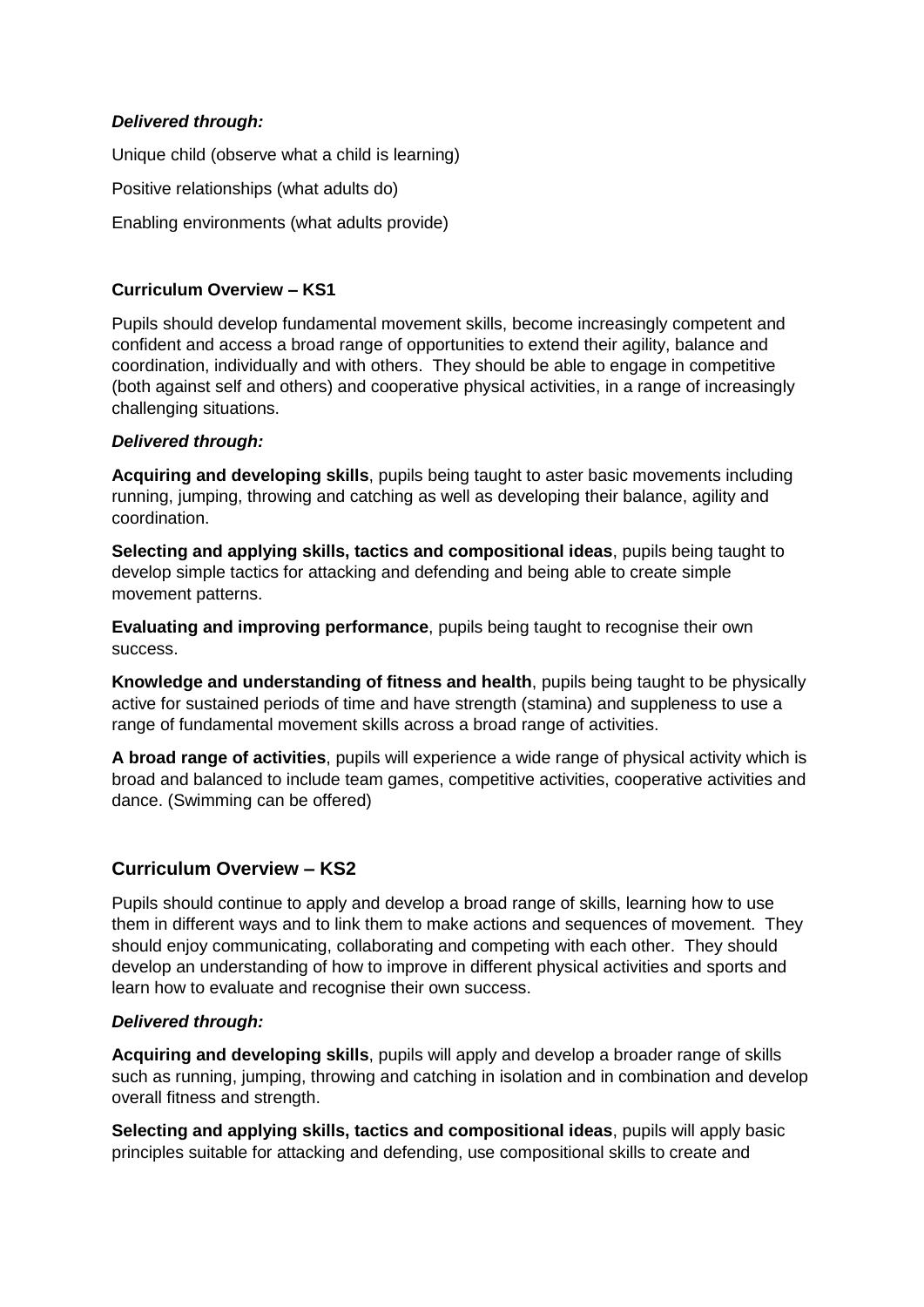perform a range of movement patterns, solve problems and overcome challenges both as individuals and within a team.

**Evaluating and improving performance**, pupils will develop an understanding of how to improve in different physical activities and sports and learn how to evaluate and recognise their own success, compare their performance with previous ones and demonstrate improvement in order to achieve their personal best.

**Knowledge and understanding of fitness and health**, pupils will be physically active for sustained periods of time and develop flexibility, strength, stamina to be able to play in games, take part in performances, overcome challenges and achieve their personal bests.

**A broad range of activities**, pupils will experience a broad but balanced curriculum experiencing a wide range of physical activities and sports including but not limited to: competitive striking and fielding, invasion and new/wall games (modified where appropriate), dance, outdoor and adventurous activity challenges, swimming and water safety, athletics and gymnastics.

- Swimming Children will be taught to swim competently, confidently and proficiently over a distance of at least 25 metres.
- To use a range of strokes effectively e.g. front crawl/back crawl/breast stroke.
- Perform sage self-rescue in different water based situations.

## **Inter Competition**

The JMAT is committed to providing an extensive annual programme of inter school festivals. These competitive events are planned to ensure the inclusion of all pupils regardless of ability or gender. Specific events are included for Pupil Premium, Gifted and Talented and SEND groups. Community facilities are used to promote exit routes. E.g. Wath Academy, Wath Cricket Club, Herringthorpe Stadium.

Links – Pupils are signposted to various clubs within the community.

### **Intra Competition**

JMAT Schools provide high quality after school clubs through teaching staff and outside coaches. Session plans with outside coaches are shared before a bloc of sessions to ensure high quality. Regular intra competition is also held at lunchtimes through staff members.

## **School Club Links**

JMAT schools strive to forge school-club links through inviting local clubs to provide taster sessions within school.

### **Safeguarding**

All staff have a duty to ensure that PE can take place in a safe, risk minimised environment. Risk Assessments are completed for all areas of the PE curriculum including for the environment in which the activity takes place and revised annually and or in reflection of changes made.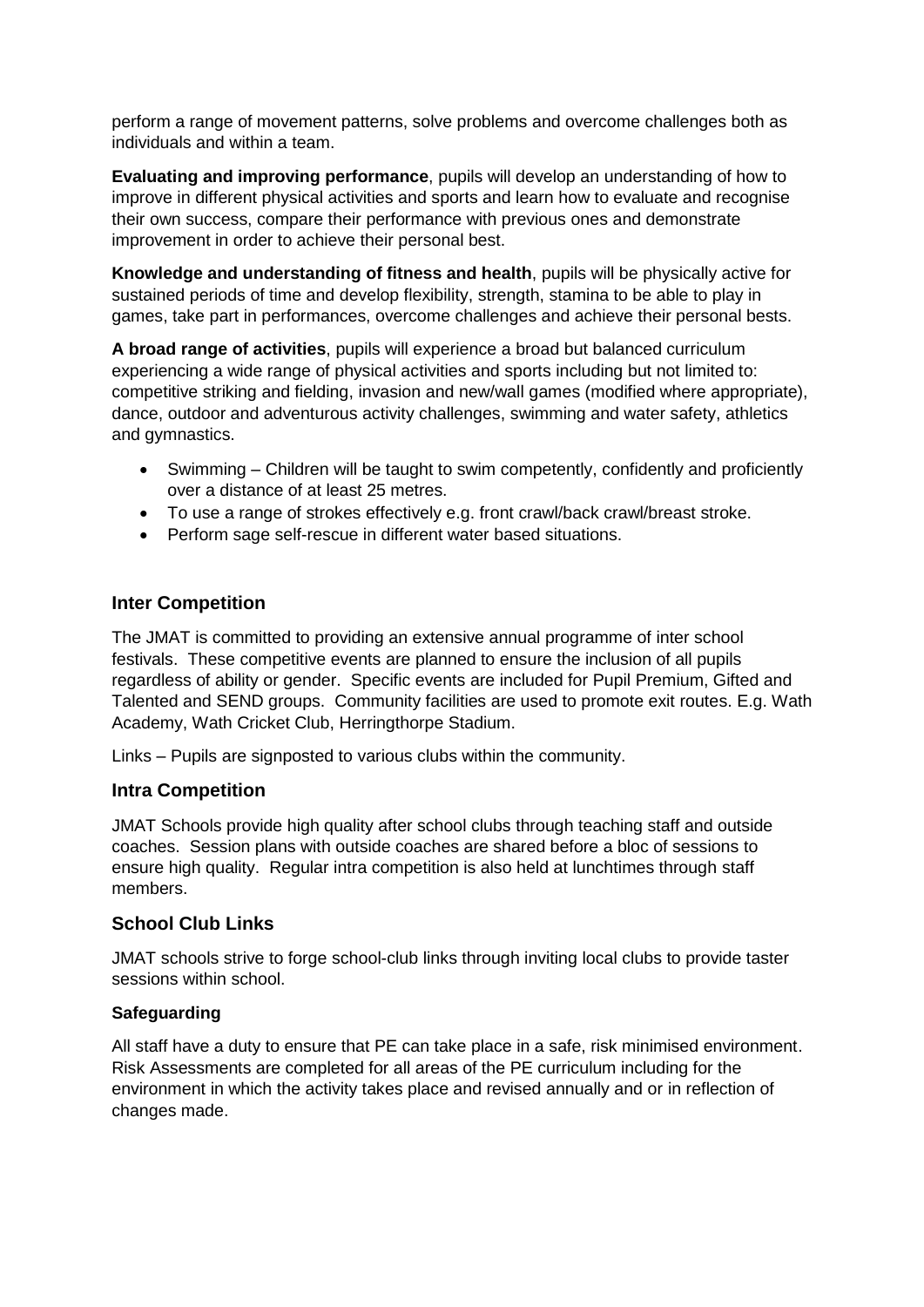# **Assessment**

JMAT schools assess children half termly using the PE milestones.

**PE Kit** – All pupils and all staff are expected to wear appropriate and suitable clothing and footwear: these should fit well without additional ties/laces. Clothing posters are displayed within school.

Pupils, who attend without the appropriate PE Kit, will be expected to wear a spare kit provided by the school or participate in an evaluation or coaching role for that session.

**Personal Effects/Earrings/Jewellery** – These should not be worn under any circumstances. If the item concerned cannot be removed then it must be taped up by the individual pupil themselves or by the parent/guardian prior to school. No other jewellery is accepted. Staff have a duty of care to ensure that students are able to participate actively without unnecessarily endangering themselves or those working around them. Where staff catch site of any jewellery during any PESSPA activity, they should stop the activity and initiate procedures to make the situation safe. Long hair should be tied back.

This is referenced in the AFPE Safe Practise in Physical Education, School Sport and Physical Activity designed for schools.

**Swimming-** The "Rotherham Schools Swimming Health & Safety Policy" states the safe removal of earrings before pupils enter the poolside.

**Gymnastics equipment-** Whatever the function of gymnastics equipment, staff should ensure that:

-equipment is assembled and dismantled systematically and the students are taught to do this, wherever possible

-equipment is checked by staff to ensure correct assembly before activity commences, and that students are encouraged to remain alert to, and report, any unintended adjustment as work proceeds

-equipment is regularly inspected and repaired, where necessary, by qualified maintenance engineers on at least an annual basis

-staff familiarise themselves with key safety points to check on gymnastics equipment

-students learn how to lift, carry and place equipment safely

*"James, Angela & Elbourn, Jill (2016), Safe Practise: in Physical Education, School Sport and Physical Activity"*

**Changing areas-**Many primary schools lack purpose-built changing rooms but find spaces where the sexes, individuals or small groups can change separately. Schools need to be aware of safeguarding and NSPCC guidance for children in their school. Preference expressed for separate sex areas regularly extends to students as young as the start of Key Stage 2. Schools should begin to consider how they can accommodate this safely by: using screens in a classroom to separate the room, allowing one sex to change during a break time, if this occurs directly before the lesson, using two different areas, such as a cloakroom and a classroom if supervision is available.

*"James, Angela & Elbourn, Jill (2016), Safe Practise: in Physical Education, School Sport and Physical Activity"*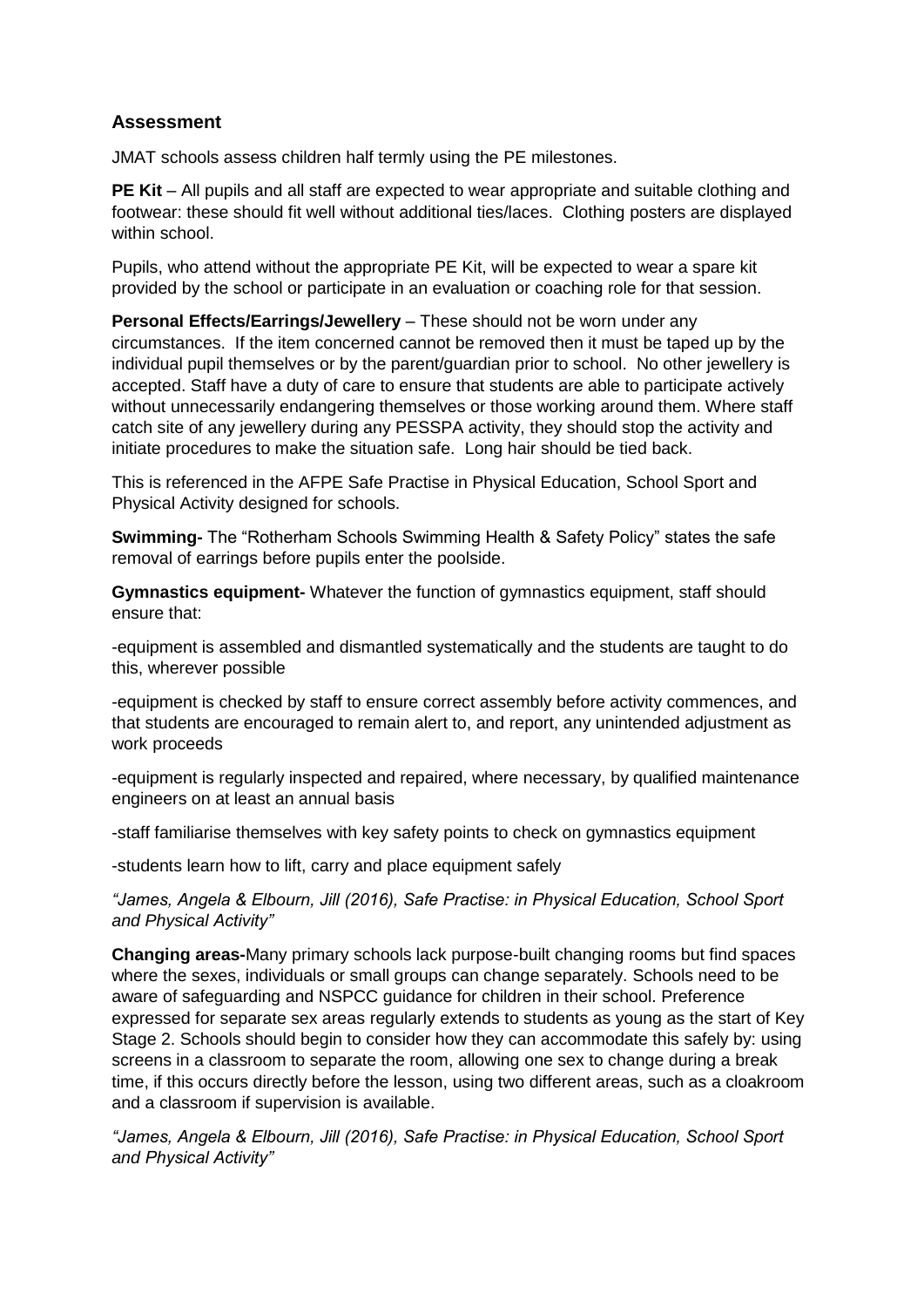**Incapacity** – Pupils who have written parental notification of their injury/illness will take part in an evaluation or coaching role.

**Disclosure** – All adults working with pupils within the JMAT and its schools will be subject to the relevant checks.

#### **Sports Premium**

#### *Objective is to extend the quality and breadth of PE/School Sport Provision.*

PE and school sport is used as a tool to improve whole school issues such as attendance, behaviour and achievement.

PE Planning relates directly to the whole school development plan and is reported and publicised on individual school websites as per the DfE guidance.

JMAT have invested funds received from the DfE to employ a PE specialist to support and develop staff CPD with its schools. Staff development includes, teaching staff, teaching assistants, lunchtime supervisors, parents, volunteers and KS3 pupils as leader.

### **Covid -19, Physical Education, Physical Activity & School Sport**

Schools have the flexibility to decide how physical education, sport and physical activity will be provided whilst following the measures in their system of controls.

Sports whose national governing bodies have developed guidance under the principles of the government's guidance on team sport and been approved by the government are permitted.

Outdoor sports should be prioritised where possible, and large indoor spaces used where it is not, maximising natural ventilation flows (through opening windows and doors or using air conditioning systems wherever possible) distancing between pupils and paying scrupulous attention to cleaning and hygiene. This is particularly important in a sports setting because of the way in which people breathe during exercise. External facilities can also be used in line with government guidance for the use of, and travel to and from, those facilities.

Schools are able to work with external coaches, clubs and organisations for curricular and extra-curricular activities where they are satisfied that it is safe to do so. Schools should consider carefully how such arrangements can operate within their wider protective measures.

Activities such as active miles, making break times and lessons active and encouraging active travel help to enable pupils to be physically active while encouraging physical distancing

**[https://www.gov.uk/government/publications/actions-for-schools-during-the](https://www.gov.uk/government/publications/actions-for-schools-during-the-coronavirus-outbreak/guidance-for-full-opening-schools#music-dance-and-drama-in-school)[coronavirus-outbreak/guidance-for-full-opening-schools#music-dance-and-drama-in](https://www.gov.uk/government/publications/actions-for-schools-during-the-coronavirus-outbreak/guidance-for-full-opening-schools#music-dance-and-drama-in-school)[school](https://www.gov.uk/government/publications/actions-for-schools-during-the-coronavirus-outbreak/guidance-for-full-opening-schools#music-dance-and-drama-in-school)**